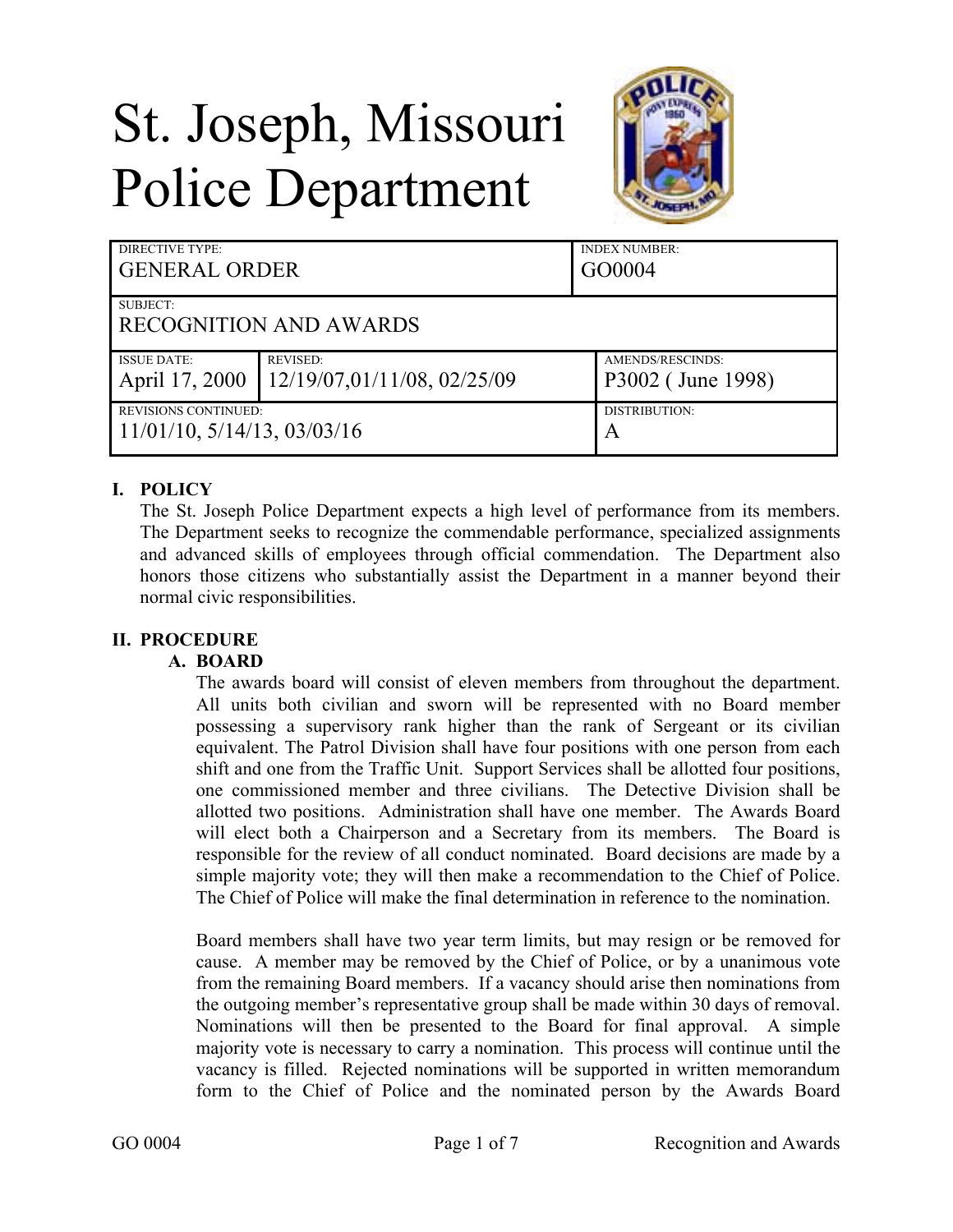Chairperson. Members may serve more than one term if their representative group nominates them to serve additional terms.

#### **B. MEETINGS**

The Board will meet as needed to review nominations. Board members may also review nominations via memo from the Chairperson, who will provide all necessary information needed for the Board's recommendation.

## **C. NOMINATION AND SELECTION**

When a member comes under consideration for an award, a nomination will be sent to the Board on the approved nomination form. The full name of all persons involved in the meritorious act and all pertinent documentation are to be included when presenting the form. Nominations submitted without all available documentation will be rejected by the board. The board may request the completion of additional reports by the nominee or other department members to further clarify the conduct of the nominee. Nominations may come from anyone within or outside the Department. Under normal circumstances the Board will return a recommendation to the Chief of Police and the submitter within 10 working days after the board meets. If this can not be done a written notice as to why a delay is necessary will be presented to the Chief of Police and the individual.

## **D. DEPARTMENT MEMBER AWARD CATEGORIES**

## **1. Medal of Honor**

The highest award the Department can bestow on any member. It is awarded to a member who performed an exceptional act far above and beyond the call of duty, displaying conspicuous bravery under unusual, complicated, or hazardous conditions wherein they risked grave personal danger and used excellent judgement in accomplishing a specific mission. The act performed must have been one of conspicuous bravery or self-sacrifice so notable as to set the person apart from his/her comrades. Any member who gives their life in the line of duty, as a result of a suspect's aggression, will be given the Medal of Honor posthumously.

# **2. Meritorious Conduct and Life Saving Medal**

# **a. Meritorious Conduct Medal**

This award is presented to a member who performs an act in a distinguished manner that conspicuously exceeds the performance normally expected. The award is considered equal in stature to the Life Saving Medal however; the two awards shall be distinguished from one another.

# **b. Life Saving Medal**

This award is presented to a member who saves the life of another person by some direct act. If the person whose life was saved subsequently expires, the award will still be presented. The award is considered equal in stature to the Meritorious Conduct Medal however; the two awards shall be distinguished from one another.

#### **3. Purple Heart Medal**

This award is presented to members who have received a SERIOUS wound or injury in the line of duty as a result of a suspect's actions. Any member who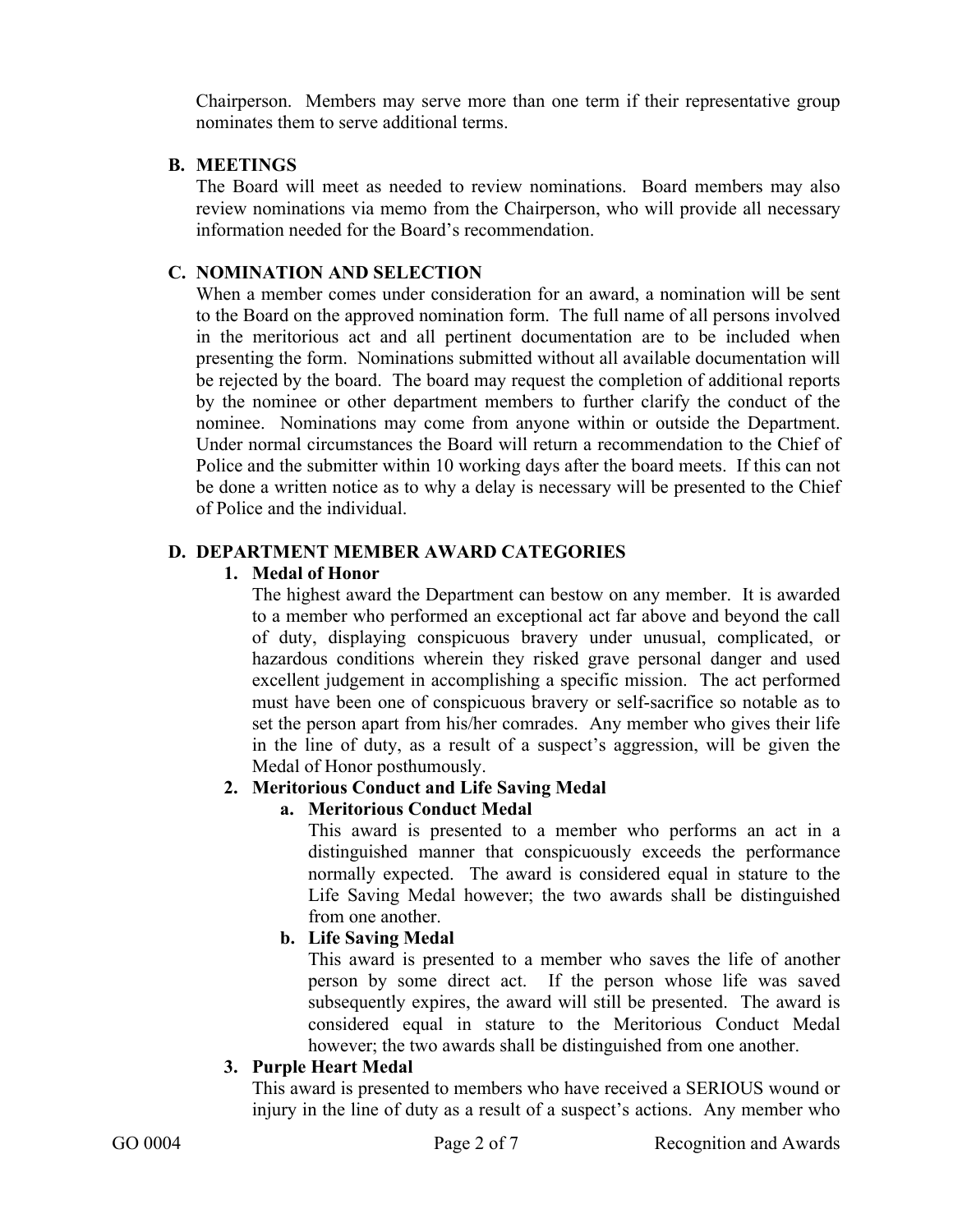gives their life in the line of duty will be given the Purple Heart posthumously.

## **4. Distinguished Service Medal**

The Distinguished Service Medal shall be awarded by the Chief of Police to a member, either sworn or civilian, who retires after a minimum of twenty years of distinguished law enforcement service. The Chief of Police will determine the character of service and appropriateness of the award. Length of service alone will not be the sole justification for the award.

# **5. Exceptional Duty Ribbon**

This award is presented to a member who performed an exemplary act under unusual, hazardous, or complicated conditions wherein sound judgment was used.

#### **6. Community Service Ribbon**

This award is presented to members who through their actions have demonstrated commitment to community service and the furthering of the Department's community policing philosophy. Included would be members who voluntarily give of themselves and their personal resources to enhance the quality of life in St. Joseph.

#### **7. Good Conduct Ribbon**

This award is authorized for members with no substantiated IA or department violations and evaluations that are satisfactory or higher for a minimum of three consecutive years.

#### **8. Education Ribbon**

This award is authorized for members who earn an Associates of Science Degree or higher.

#### **9. Advanced Certification Ribbon**

This award is authorized for members who receive a certification that is recognized either nationally or by the St. Joseph Police Department. Examples include but are not limited to:

- **a.** Crime Scene Investigator
- **b.** Accident Reconstruction
- **c.** Drug Recognition Expert
- **d.** Crisis Negotiation
- **e.** Hazmat
- **f.** Recruiter

# **10. Instructor Ribbon**

This award is authorized for members who possesses a written qualification and are utilized to teach Department training for at least one successful department training session. Issuance of the award will require the approval of the Training Sergeant.

#### **11. Field Training Officer Ribbon**

This award is authorized for members who serve as Field Training Officers. Issuance of the award will require the approval of the FTO Sergeant.

#### **12. Special Response Team Ribbon**

This award is authorized for members who serve as SRT Operators. Issuance of the award will require the approval of the SRT Commander.

# **13. Canine Unit Ribbon**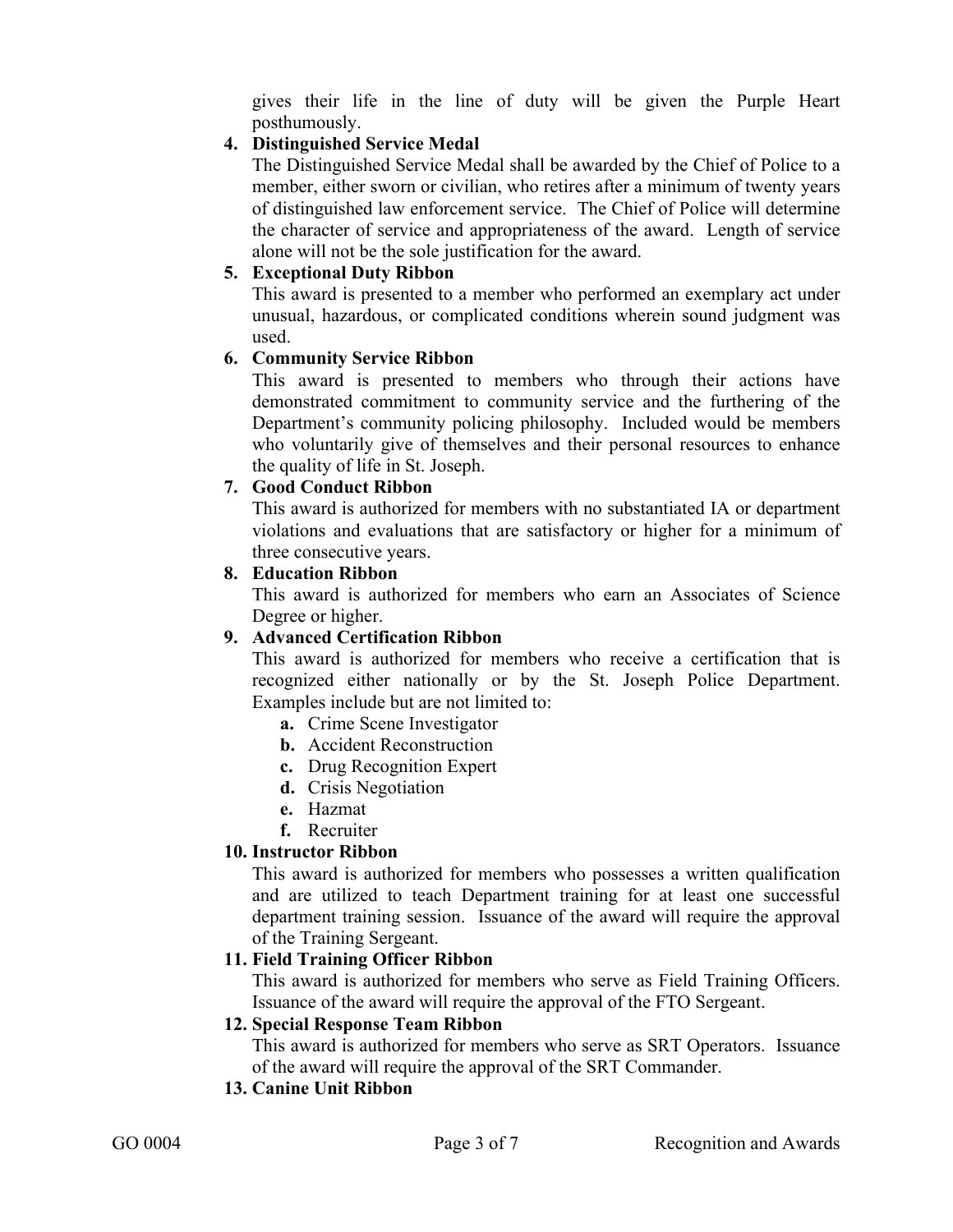This award is authorized for members who serve as a K9 Unit handler. Issuance of the award will require the approval of the K9 Unit Supervisor.

#### **14. School Resource Officer Ribbon**

This award is authorized for members who serve as SRO's. Issuance of the award will require the approval of the School Resource Supervisor.

## **15. Motor Officer Unit Ribbon**

This award is authorized for members who serve as Motor Officers. Issuance of the award will require the approval of the Traffic Division Supervisor.

#### **16. Honor Guard Ribbon**

This award is authorized for members who serve on the Honor Guard. Issuance of the award will require the approval of the Honor Guard Supervisor.

## **17. Bicycle Patrol Unit Ribbon**

This award is authorized for members who serve as a Bike Patrol Officer. Issuance of the award will require the approval of the Bike Patrol Unit Supervisor.

## **18. Safe Driver Ribbon**

This award is authorized for members who have had no chargeable accidents for a minimum of three years. Other disqualifying circumstances would be:

- **a.** negligently damaging a vehicle while in operation or
- **b.** causing an accident without just cause, through negligence or as a result of a policy violation.

## **19. Attendance Ribbon**

This award is authorized for members who have no sick or suspension days for a minimum of one year

#### **20. Chiefs Letter of Commendation**

Any member may request that a letter of commendation be presented to a member where another award may not apply. The request will be submitted in writing to the Office of the Chief of Police through the Awards Board with any pertinent information for review. The letter shall be framed and copies placed in Department personnel files, with a copy sent to Human Resources. In addition to the Letter of Commendation members will receive a Department Challenge Coin. The coin shall stand as a reminder of a member's continued duty to meet and exceed Department standards. The Board Chair will be responsible for writing the narrative for the purposed citation.

# **21. Employee of the Quarter**

Employee of the Quarter shall be awarded to a member who consistently performs at a level above that of his or her peers for a continuous three month period. Nominations shall come from any member to the Awards Board at any time. In order for an individual to be considered by the Board accomplishments must be documented and quantifiable for the period of consideration. Employee of the Quarter will receive a framed letter copies of which will be placed in Department personnel files, with a copy sent to Human Resources. Employee of the Quarter will only be awarded as seen fit by the Chief of Police and the Awards Board, and may not be awarded every quarter.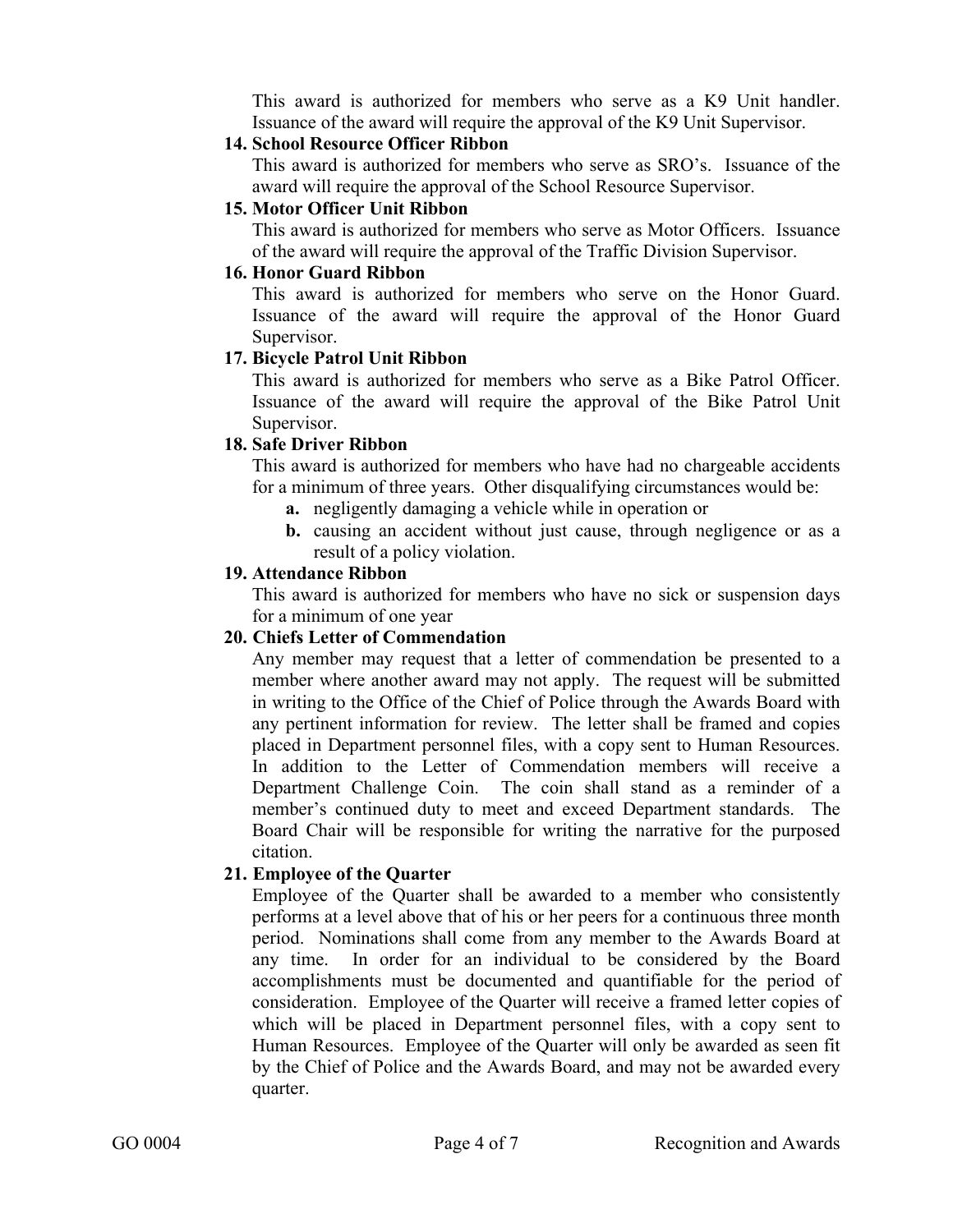# **E. CITIZEN AWARD CATEGORIES**

#### **1. Citizens Distinguished Service Commendation**

This award shall consist of a certificate and is given to citizens who substantially assisted the Department, or any of its members, above and beyond the scope of normal civic responsibility. Every attempt to attain media involvement will be coordinated by the Public Information Officer.

#### **2. Letter of Appreciation**

Members may request that a letter of appreciation be sent to a citizen to acknowledge their service or assistance to the Department. These requests need to be in writing and submitted to the Office of the Chief of Police within six months of the act.

#### **F. AWARD CEREMONY**

Awards of a valorous or exceptional nature will be presented by the Chief of Police or a designate at the department's annual awards ceremony held during employee recognition week in September. A brief synopsis of the event will be given to the local media through the Public Information Officer. As resources permit, the Department shall take photographs of the ceremony, and provide them to the recipients as a remembrance of the event.

#### **G. ISSUANCE**

- **1.** Awards of a valorous or exceptional nature shall be requested only through formal nomination. The Chief of Police will give final approval for these awards which will be issued by official ceremony.
- **2.** Awards for special achievement and skill recognition shall be requested through the members direct or special unit supervisor. The Awards Board will give final approval for these awards which will be issued at a time and place of the supervisor's choosing.

#### **H. MANNER OF WEAR**

#### **1. Medals**

Medals shall not be worn on any department uniform at any time without the prior authorization of the Chief of Police.

#### **2. Ribbon Bars**

Ribbon bars will be worn only on the class A uniform with tie or supervisors dress uniform and will only be worn for special occasions. They will be worn centered above the nametag in rows of two or three arranged right to left, bottom to top in the order of precedence in this general order. No more than nine department issued ribbon bars shall be worn on the uniform at any one time. Members with more than nine award bars may wear any combination of nine that they choose provided they are in the correct order of precedence.

#### **3. Special Unit Insignia**

SUI are approved for wear at all times on all uniforms. Special Unit Commanders will set forth the approved finish and manner of wear for all SUI. SUI will be worn centered above the nametag or above the award bars depending on the circumstance. Only one SUI will be worn on the uniform at a time. The following SUI are approved for wear on the department uniform:

**a.** Traffic Unit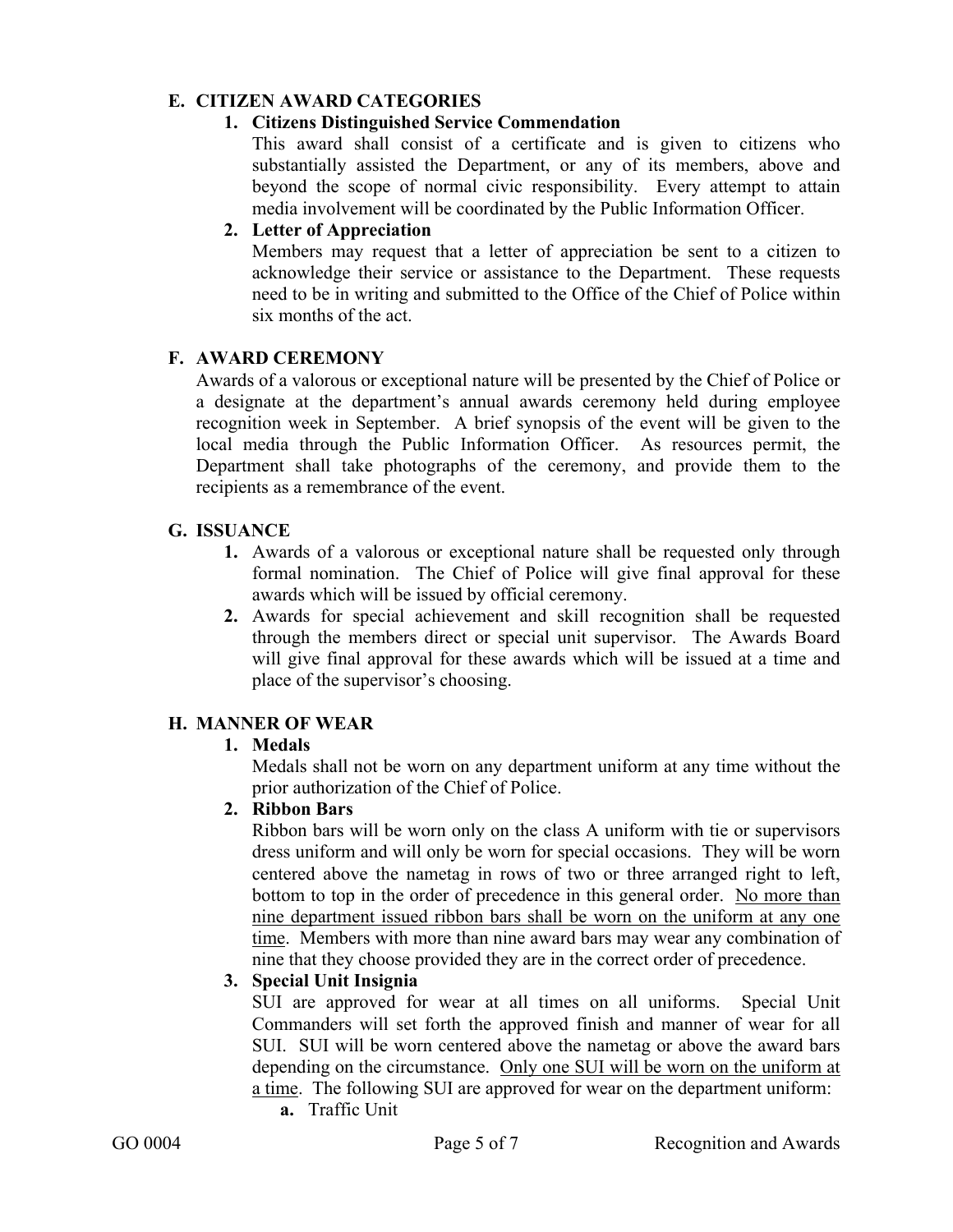- **b.** Motor Officer
- **c.** K9
- **d.** SRT Operator
- **e.** SRT Marksman
- **f.** CIT

## **4. Outside Agency Awards**

Ribbon bars issued by the Fraternal Order of Police are approved for wear on the department uniform. The manner of wear for such awards shall comply with the guidelines listed above. FOP ribbon bars will be worn centered above the nametag or above the SJPD award bars and below the SUI depending on the circumstance.

#### **5. Multiple Awards**

Brass mounting plates will be used to mount multiple ribbon bars. For uniformity multiple awards should be mounted using department issued mounting plates. Members shall turn in previously issued mounting plates before they will be issued another larger plate. Plates that are not returned for exchange or are returned in damaged condition will be replaced at the members expense.

#### **6. Phased Out/Alternate Awards**

The following is a list of awards which have been *phased out* but are still recognized with (alternate) ribbon bars.

- **a.** *FTO Sergeant* (FTO Ribbon)
- **b.** *Training Officer & Firearms Instructor* (Instructor Ribbon)
- **c.** *CSI, Accident Reconstruction, DRE, Negotiator, Hazmat & Recruiter* (Advanced Certification Ribbon)

Members who have already been issued the phased out ribbons may continue to wear them however, at no time shall a member wear both the phased out ribbon and the alternate ribbon if the awards represent the same achievement.

# **I. MANDATORY DOCUMENTATION**

- **1.** Awards or citations whether they are of a valorous or exceptional duty nature must be annotated in the member's annual evaluation.
- **2.** The Policy Compliance Sergeant will document all awards and commendations using IAPro. Those records will be accessible by both department members and their supervisors.
- **3.** Department members will be responsible for ensuring their individual record is accurate, up to date and will report any discrepancies in a timely manner.

Chris Connally, Chief of Police

Date